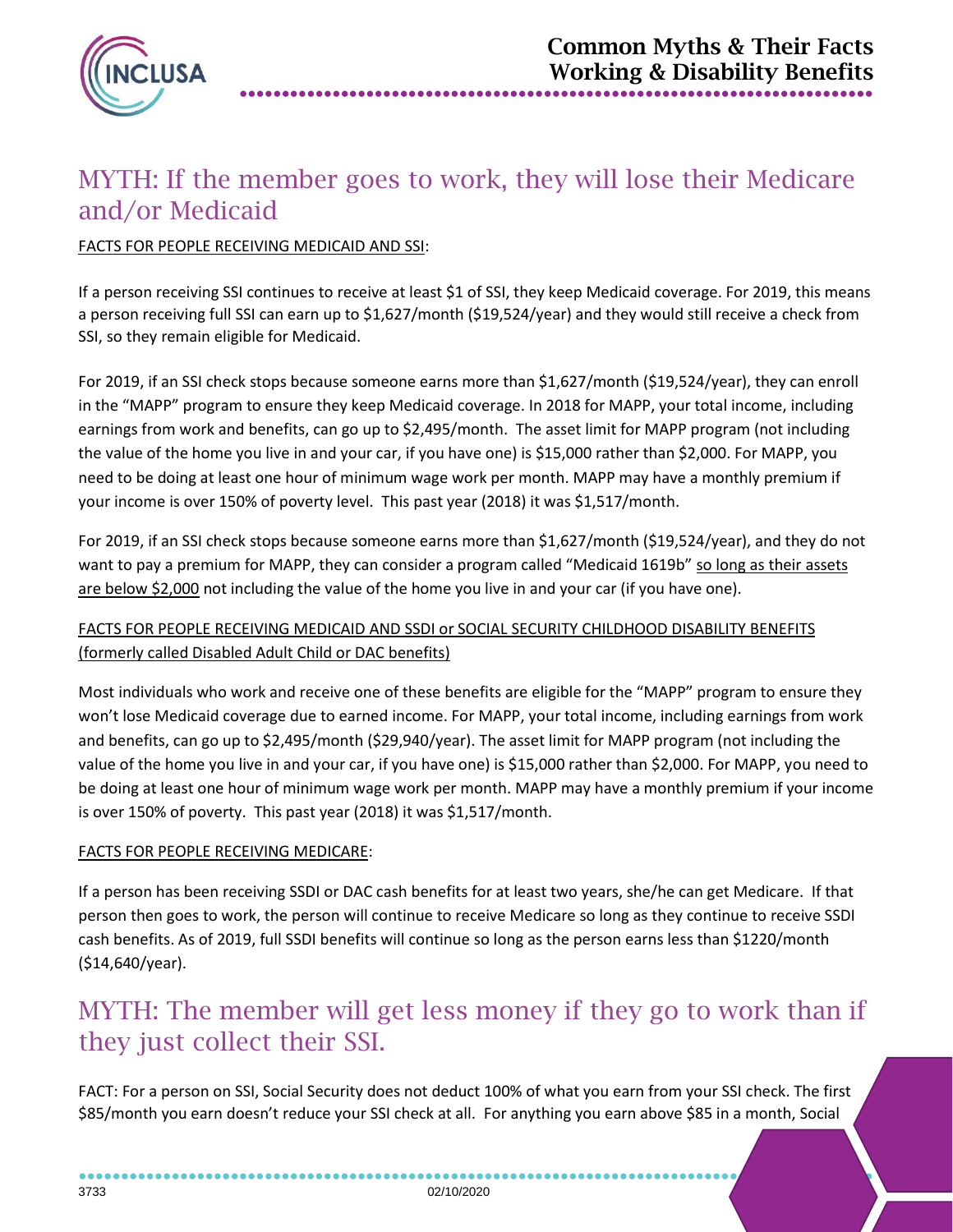

Security subtracts \$1 from your SSI check for every \$2 you earn. As of 2019, this means a person can earn up to \$1,627/month (\$19,524/year) and still receive a check from SSI, which means they remain eligible for Medicaid

### MYTH: Social Security will conduct a medical review of the member's case & he/she will lose their benefits.

FACT: Whether you are working or not, periodically, Social Security does Medical Condition Reviews to see whether or not the member's disability has improved.

Important Notes about Social Security Medical Condition Reviews:

- After you are initially approved for Social Security, the Medical Condition Reviews are typically not as complicated as the initial Medical Condition Review that occurs when you are first applying for benefits. Often times, the Medical Condition Review involves a short form to fill out or a phone call.
- Most individuals are on a 3 or 7-year schedule for Medical Condition Review and if the Government runs out of funding for the year you are scheduled, they may not conduct a Medical Review with you. You can ask SSA what your schedule is for medical condition reviews by contacting them.
- If, after a medical condition review, your disability is determined to have improved to the point you don't need Social Security, SSA will discontinue your benefits. You can always appeal any SSA decision. It's a good idea to make contact with your primary doctor or therapist once a year so they have up to date information on your disability in case Social Security conducts a medical condition review.

#### **Medical condition reviews are postponed if you are pursuing employment.**

For example, if you are working with DVR or using the Ticket to Work program & you are making "timely progress" on your DVR Individualized Plan for Employment (IPE) or your Ticket to Work Employment Plan, Social Security will not conduct a medical condition review while your case remains open with DVR or you remain enrolled in Ticket to Work Program. Once your case is closed with DVR, or you disenroll from the Ticket to Work Program, Social Security will alert you when your medical review is due.

If you do not work with DVR or Ticket to Work program, Social Security conducts your Medical Review when it is scheduled to be done. Remember, most individuals are on a 3 or 7-year schedule for Medical Condition Review and if the Government runs out of funding for the year you are scheduled, they may not conduct a Medical Review with you. You can ask SSA what your schedule is for medical condition reviews by contacting them.

# MYTH: Member's SSDI checks will stop if they work.

FACT: If a person receiving SSDI goes to work, as long as their earnings stay below "Substantial Gainful Activity" amount each month, they will continue to receive their full SSDI Cash Benefits. As of 2019, full SSDI benefits will continue so long as the person earns less than \$1220/month (Substantial Gainful Activity) which works out to \$14,640/year.